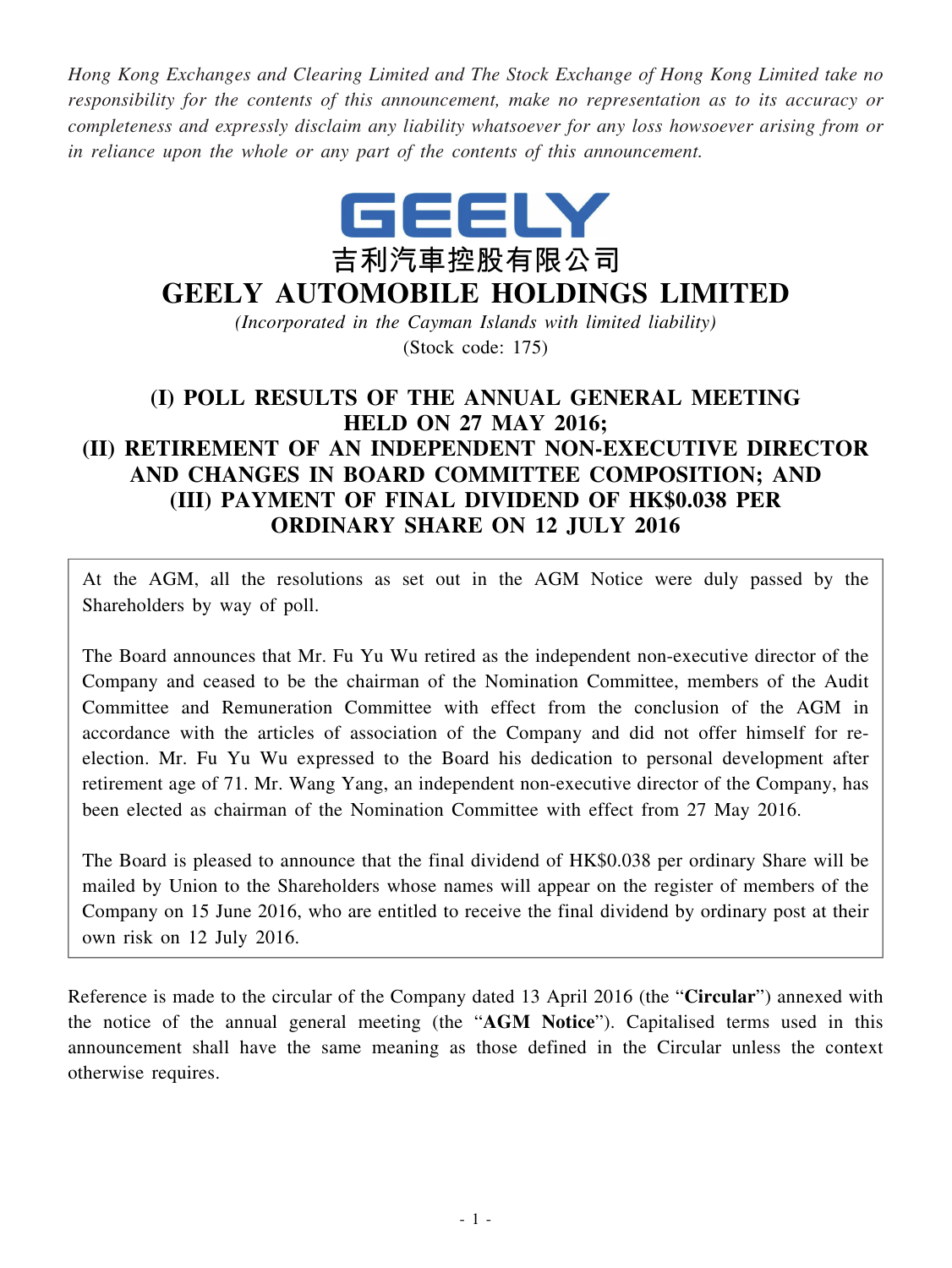#### **(I) POLL RESULTS OF THE ANNUAL GENERAL MEETING HELD ON 27 MAY 2016**

The board of directors (the "**Board**") of Geely Automobile Holdings Limited (the "**Company**") is pleased to announce that at the annual general meeting of the Company held on 27 May 2016 (the "**AGM**"), all the resolutions as set out in the AGM Notice were approved by the shareholders of the Company (the "**Shareholders**") by way of poll in the manner prescribed under Rule 13.39(4) of the Listing Rules. The Company's Hong Kong share registrar, Union Registrars Limited ("**Union**"), was appointed as scrutineer for the vote-taking at the AGM.

As at the date of the AGM, the Company had 8,802,236,540 Shares in issue, which was the total number of Shares entitling the holders to attend and vote for or against all the resolutions at the AGM. There were no Shares of holders that are required under the Listing Rules to abstain from voting for the resolutions at the AGM. There were no Shares entitling the holder to attend and vote only against any resolution at the AGM.

The poll results in respect of the resolutions as set out in the AGM Notice were as follows:

|    |                                                                                                                                                   | Number of Votes $(\% )$   |                        |  |
|----|---------------------------------------------------------------------------------------------------------------------------------------------------|---------------------------|------------------------|--|
|    | <b>Ordinary Resolutions</b>                                                                                                                       | For                       | <b>Against</b>         |  |
| 1. | To receive and consider the report of the directors,<br>audited financial statements and auditors' report for<br>the year ended 31 December 2015. | 5,898,706,950<br>99.9999% | 454<br>0.0001%         |  |
|    | As more than 50% of the votes were cast in favour of the resolution, the resolution was<br>duly passed as an ordinary resolution.                 |                           |                        |  |
| 2. | To declare a final dividend for the year ended 31<br>December 2015.                                                                               | 5,878,316,959<br>99.6380% | 21,355,445<br>0.3620%  |  |
|    | As more than 50% of the votes were cast in favour of the resolution, the resolution was<br>duly passed as an ordinary resolution.                 |                           |                        |  |
| 3. | To re-elect Mr. Ang Siu Lun, Lawrence as an<br>executive director.                                                                                | 5,843,101,997<br>99.0547% | 55,761,407<br>0.9453%  |  |
|    | As more than 50% of the votes were cast in favour of the resolution, the resolution was<br>duly passed as an ordinary resolution.                 |                           |                        |  |
| 4. | To re-elect Mr. Liu Jin Liang as an executive director.                                                                                           | 5,843,102,006<br>99.0547% | 55,761,398<br>0.9453%  |  |
|    | As more than 50% of the votes were cast in favour of the resolution, the resolution was<br>duly passed as an ordinary resolution.                 |                           |                        |  |
| 5. | To re-elect Mr. Carl Peter Edmund Moriz Forster as a<br>non-executive director.                                                                   | 5,768,551,997<br>97.7775% | 131,120,407<br>2.2225% |  |
|    | As more than 50% of the votes were cast in favour of the resolution, the resolution was<br>duly passed as an ordinary resolution.                 |                           |                        |  |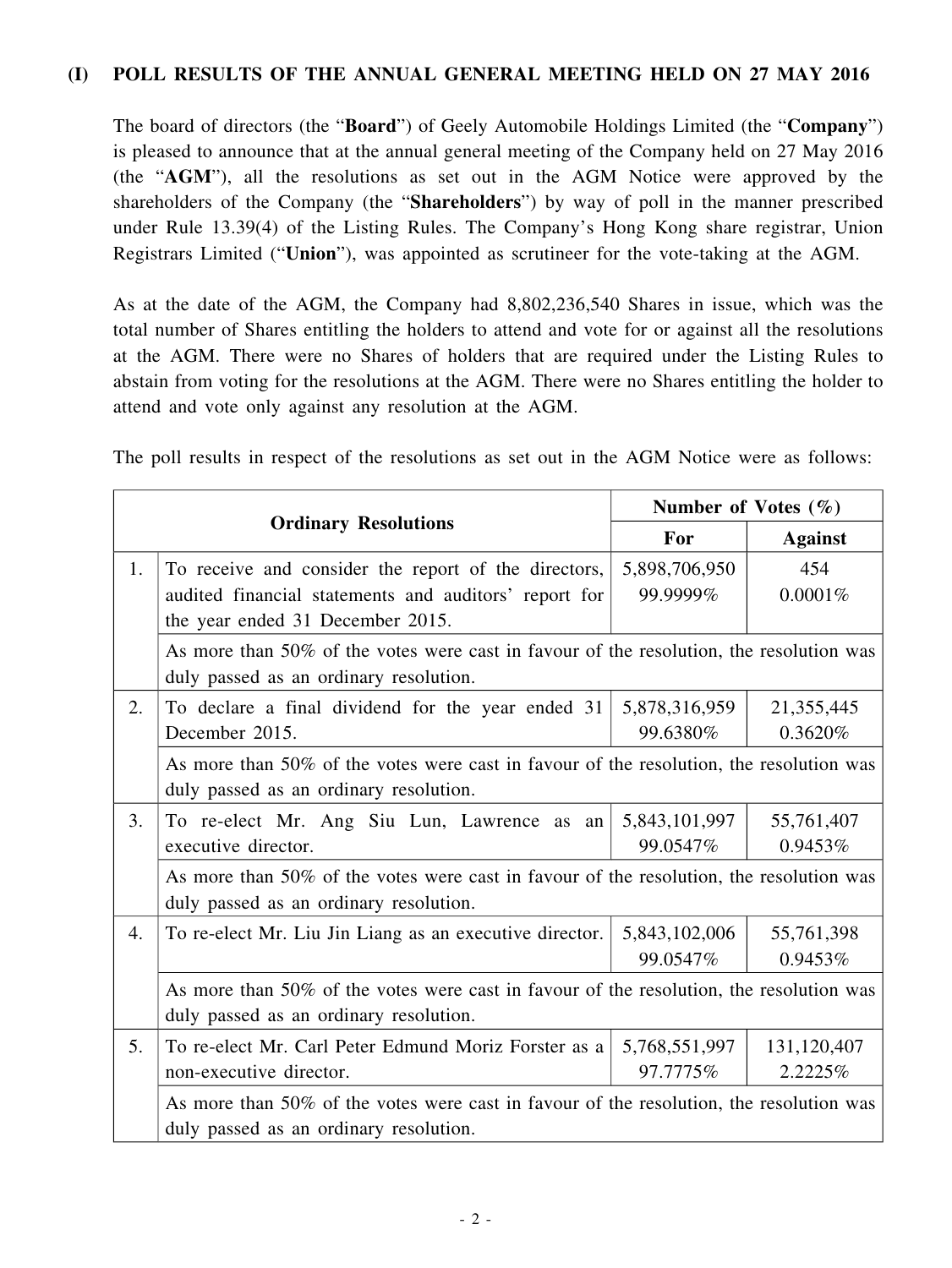|     |                                                                                                                                   | Number of Votes $(\% )$ |                |  |  |
|-----|-----------------------------------------------------------------------------------------------------------------------------------|-------------------------|----------------|--|--|
|     | <b>Ordinary Resolutions</b>                                                                                                       | For                     | <b>Against</b> |  |  |
| 6.  | To re-elect Mr. Yeung Sau Hung, Alex as an                                                                                        | 5,870,737,233           | 28,935,171     |  |  |
|     | independent non-executive director.                                                                                               | 99.5095%                | 0.4905%        |  |  |
|     | As more than 50% of the votes were cast in favour of the resolution, the resolution was<br>duly passed as an ordinary resolution. |                         |                |  |  |
| 7.  | To authorise the board of directors of the Company to                                                                             | 5,884,753,393           | 14,344,011     |  |  |
|     | fix the remuneration of the directors.                                                                                            | 99.7568%                | 0.2432%        |  |  |
|     | As more than 50% of the votes were cast in favour of the resolution, the resolution was<br>duly passed as an ordinary resolution. |                         |                |  |  |
| 8.  | To re-appoint Grant Thornton Hong Kong Limited as                                                                                 | 5,894,580,339           | 5,092,065      |  |  |
|     | the auditors of the Company and to authorise the                                                                                  | 99.9137%                | 0.0863%        |  |  |
|     | board of directors of the Company to fix their                                                                                    |                         |                |  |  |
|     | remuneration.                                                                                                                     |                         |                |  |  |
|     | As more than 50% of the votes were cast in favour of the resolution, the resolution was<br>duly passed as an ordinary resolution. |                         |                |  |  |
| 9.  | To grant a general mandate to the directors to                                                                                    | 5,898,871,950           | 800,454        |  |  |
|     | repurchase the Company's shares.                                                                                                  | 99.9864%                | 0.0136%        |  |  |
|     | As more than 50% of the votes were cast in favour of the resolution, the resolution was<br>duly passed as an ordinary resolution. |                         |                |  |  |
| 10. | To grant a general mandate to the directors to issue,                                                                             | 4,147,166,424           | 1,752,505,980  |  |  |
|     | allot and otherwise deal with the Company's shares.                                                                               | 70.2949%                | 29.7051%       |  |  |
|     | As more than 50% of the votes were cast in favour of the resolution, the resolution was                                           |                         |                |  |  |
|     | duly passed as an ordinary resolution.                                                                                            |                         |                |  |  |
| 11. | To extend the general mandate to allot and issue new                                                                              | 4,225,938,730           | 1,673,733,674  |  |  |
|     | shares.                                                                                                                           | 71.6301%                | 28.3699%       |  |  |
|     | As more than 50% of the votes were cast in favour of the resolution, the resolution was                                           |                         |                |  |  |
|     | duly passed as an ordinary resolution.                                                                                            |                         |                |  |  |

## **(II) RETIREMENT OF AN INDEPENDENT NON-EXECUTIVE DIRECTOR AND CHANGES IN BOARD COMMITTEE COMPOSITION**

At the AGM, Mr. Fu Yu Wu retired as the independent non-executive director of the Company and ceased to be the chairman of the nomination committee of the Board (the "**Nomination Committee**"), members of the audit committee (the "**Audit Committee**") and the remuneration committee (the "**Remuneration Committee**") of the Board with effect from the conclusion of the AGM in accordance with the articles of association of the Company and did not offer himself for re-election. Mr. Fu Yu Wu expressed to the Board his dedication to personal